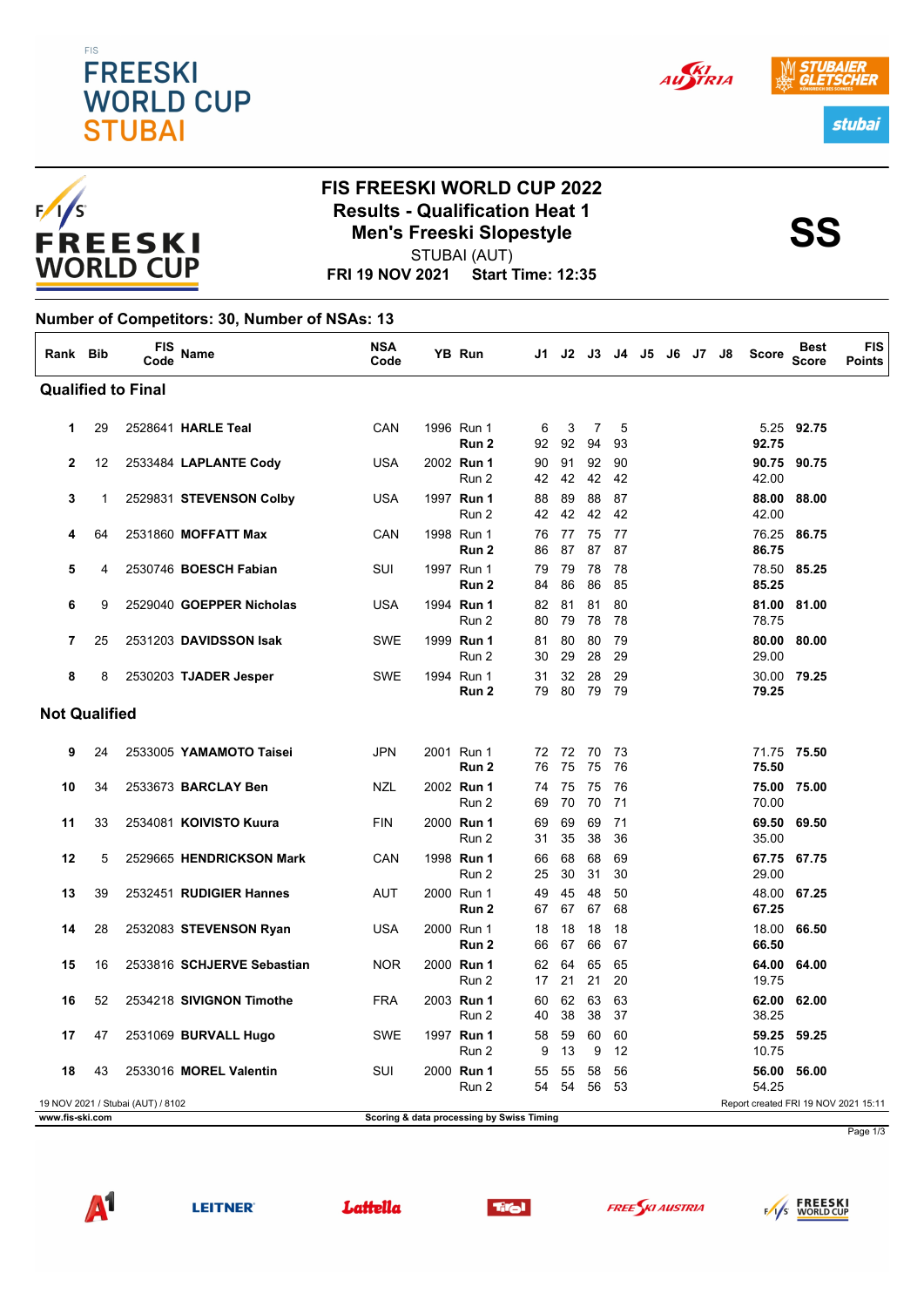# **FIS FREESKI WORLD CUP STUBAI**







 $F/I/S$ **FREESKI WORLD CUP** 

### **FIS FREESKI WORLD CUP 2022 Results - Qualification Heat 1**<br>Men's Freeski Slopestyle<br>SS STUBAI (AUT) **Men's Freeski Slopestyle**

**FRI 19 NOV 2021 Start Time: 12:35**

| Rank Bib |    | <b>FIS</b><br>Code | Name                       | <b>NSA</b><br>Code | YB Run                         | J1                   | J2       | J3       | J4       | J5 | J6 | J7 | J8 | <b>Score</b>             | <b>Best</b><br><b>Score</b> | <b>FIS</b><br><b>Points</b> |
|----------|----|--------------------|----------------------------|--------------------|--------------------------------|----------------------|----------|----------|----------|----|----|----|----|--------------------------|-----------------------------|-----------------------------|
| 19       | 42 |                    | 2535489 BJOERNDAL Mats     | <b>NOR</b>         | 1997 Run 1<br>Run <sub>2</sub> | 22<br>53             | 27<br>53 | 24<br>53 | 27<br>54 |    |    |    |    | 25.00<br>53.25           | 53.25                       |                             |
| 20       | 51 |                    | 2535187 GRAABERG Vebjoern  | <b>NOR</b>         | 2003 Run 1<br>Run 2            | 3<br>52              | 8<br>50  | 8<br>50  | 6<br>52  |    |    |    |    | 6.25<br>51.00            | 51.00                       |                             |
| 21       | 56 |                    | 2533019 WOLF David         | <b>AUT</b>         | 2001 Run 1<br>Run 2            | 10<br>50             | 13<br>50 | 12<br>49 | 14<br>50 |    |    |    |    | 12.25<br>49.75           | 49.75                       |                             |
| 22       | 21 |                    | 2530293 BORM William       | <b>USA</b>         | 1997 Run 1<br>Run 2            | 38<br>18             | 41<br>20 | 40<br>18 | 41<br>27 |    |    |    |    | 40.00<br>20.75           | 40.00                       |                             |
| 23       | 46 |                    | 2533054 FUJII Gen          | <b>JPN</b>         | 2001 Run 1<br>Run 2            | 37<br>35             | 39<br>37 | 39<br>39 | 40<br>39 |    |    |    |    | 38.75<br>37.50           | 38.75                       |                             |
| 24       | 60 |                    | 2533592 SALAS Francisco    | CHI                | 2001 Run 1<br>Run 2            | 35<br>32             | 38<br>35 | 38<br>38 | 38<br>37 |    |    |    |    | 37.25<br>35.50           | 37.25                       |                             |
| 25       | 59 |                    | 2532005 WADDELL Cameron    | <b>AUS</b>         | 1999 Run 1<br>Run 2            | 30<br>35             | 30<br>37 | 25<br>38 | 22<br>36 |    |    |    |    | 26.75<br>36.50           | 36.50                       |                             |
| 26       | 63 |                    | 2533328 SCHALLERT Noah     | <b>AUT</b>         | 2001 Run 1<br>Run 2            | 29<br>31             | 34<br>32 | 36<br>34 | 35<br>33 |    |    |    |    | 33.50<br>32.50           | 33.50                       |                             |
| 27       | 13 |                    | 2530122 McEACHRAN Evan     | CAN                | 1997 Run 1<br>Run 2            | 18<br>32             | 15<br>30 | 16<br>37 | 15<br>33 |    |    |    |    | 16.00<br>33.00           | 33.00                       |                             |
| 28       | 55 |                    | 2532476 KOVALENKO Orest    | <b>UKR</b>         | 2002 Run 1<br>Run 2            | 3<br>31              | 4<br>31  | 5<br>34  | 6<br>32  |    |    |    |    | 4.50<br>32.00            | 32.00                       |                             |
| 29       | 38 |                    | 2532425 BAUMGARTNER Samuel | <b>AUT</b>         | 1997 Run 1<br>Run 2            | 20<br>$\overline{2}$ | 25<br>4  | 25<br>6  | 20<br>8  |    |    |    |    | 22.50<br>5.00            | 22.50                       |                             |
|          | 17 |                    | 2532212 GUBSER Kim         | SUI                | 2000 Run 1<br>Run 2            |                      |          |          |          |    |    |    |    | <b>DNS</b><br><b>DNS</b> | <b>DNS</b>                  |                             |

| Jury                                 |                         |            | <b>Technical Data</b>             |                        |            |
|--------------------------------------|-------------------------|------------|-----------------------------------|------------------------|------------|
| <b>FIS Contest Director</b>          | <b>DATE Ritchie</b>     | <b>FIS</b> | <b>Course Name</b>                | Stubai Zoo             |            |
| <b>FIS Technical Delegate</b>        | <b>STANOVNIK Matevz</b> | <b>SLO</b> | <b>Start / Finish Elevation</b>   | 3110m / 3000m          |            |
| <b>Head Judge</b>                    | <b>ORTLIEB David</b>    | SUI        | Vertical Drop / Course Length     | 110m / 265m            |            |
| <b>Chief of Competition</b>          | <b>FLATSCHER Erich</b>  | AUT        | Number of Jump Features           |                        |            |
| <b>Officials</b>                     |                         |            | <b>Number of Jibbing Features</b> | 3                      |            |
| <b>Chief of Course</b>               | SONNENBERGER Michael    | <b>AUT</b> | Judges                            |                        |            |
| <b>Course Designer &amp; Builder</b> | Schneestern             |            | Judge 1                           | <b>ROYER Charly</b>    | <b>FRA</b> |
| <b>Assistant Head Judge</b>          | Arens Jason             | USA        | Judge 2                           | <b>FRISELL Adam</b>    | <b>SWE</b> |
|                                      |                         |            | Judge 3                           | TAKAO Chiho            | <b>JPN</b> |
|                                      |                         |            | Judge 4                           | <b>GAISER Adrian</b>   | <b>GER</b> |
|                                      |                         |            | Judge 5                           | <b>OYE Vegard</b>      | <b>NOR</b> |
|                                      |                         |            | Judge 6                           | <b>GRATZ Tobias</b>    | <b>AUT</b> |
|                                      |                         |            | Judge 7                           | MEADER Ian             | <b>USA</b> |
|                                      |                         |            | Judge 8                           | <b>LAROSE Philippe</b> | CAN        |

| 19 NOV 2021 / Stubai (AUT) / 8102 |                                           | Report created FRI 19 NOV 2021 15:11 |
|-----------------------------------|-------------------------------------------|--------------------------------------|
| www.fis-ski.com                   | Scoring & data processing by Swiss Timing |                                      |
|                                   |                                           | Page 2/3                             |
|                                   |                                           |                                      |



Lattella